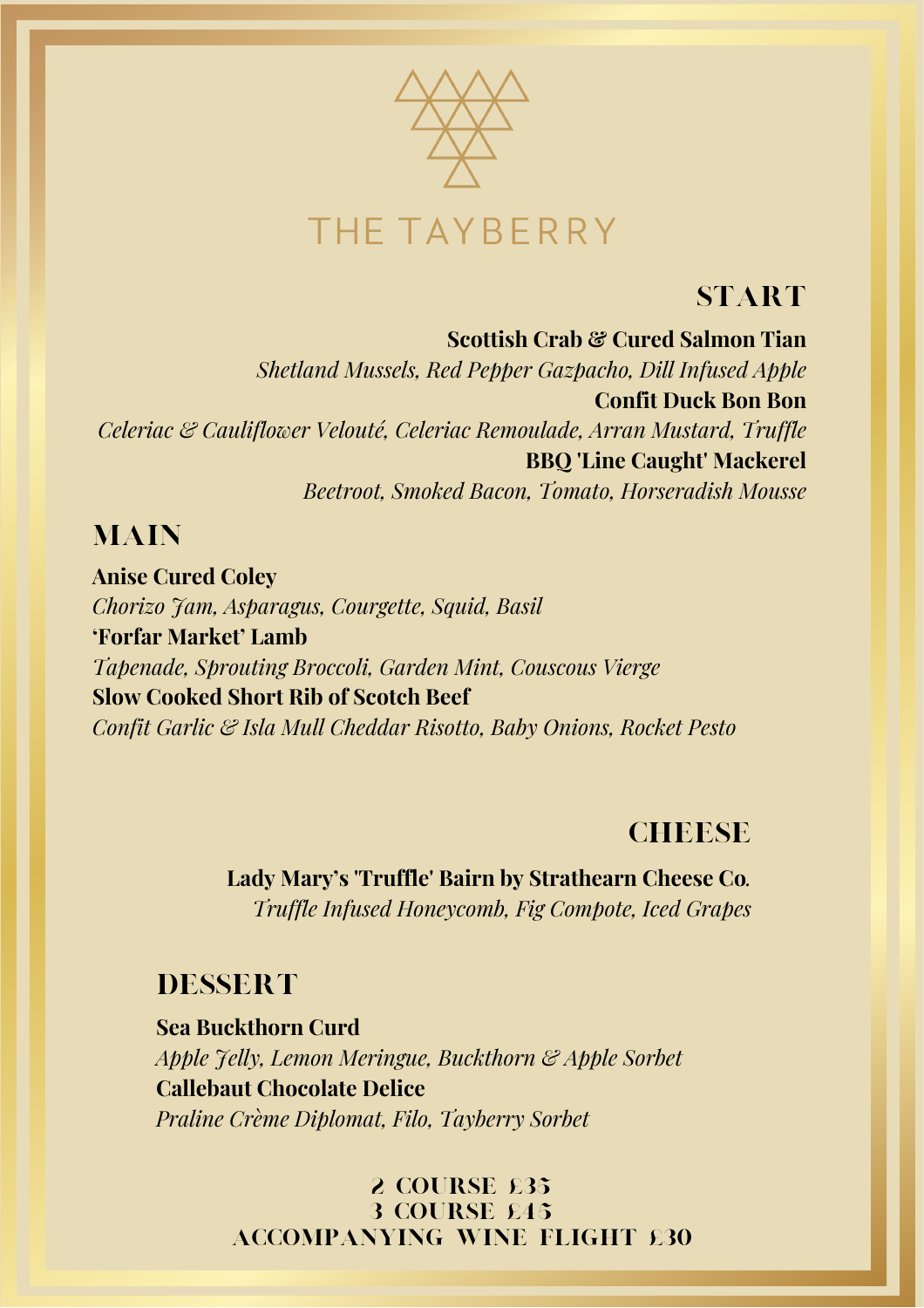

# THE TAYBERRY

# MARKET LUNCH MENU

Chef's Market Menu changes sporadically, depending on what is available to us

#### **The 3 Course Market Lunch Menu**

Starter, Main Course, Dessert **£30**



## **Market Lunch Sample Menu**

. Ham hock Terrine, Picolilli and Truffle Dressed Leaves

Pan Fried Gurnard, Smoked Pancetta Mash, Crab & Butternut Squash Cream

Tonka Crème Brûlée, Vanilla Sable Biscuit

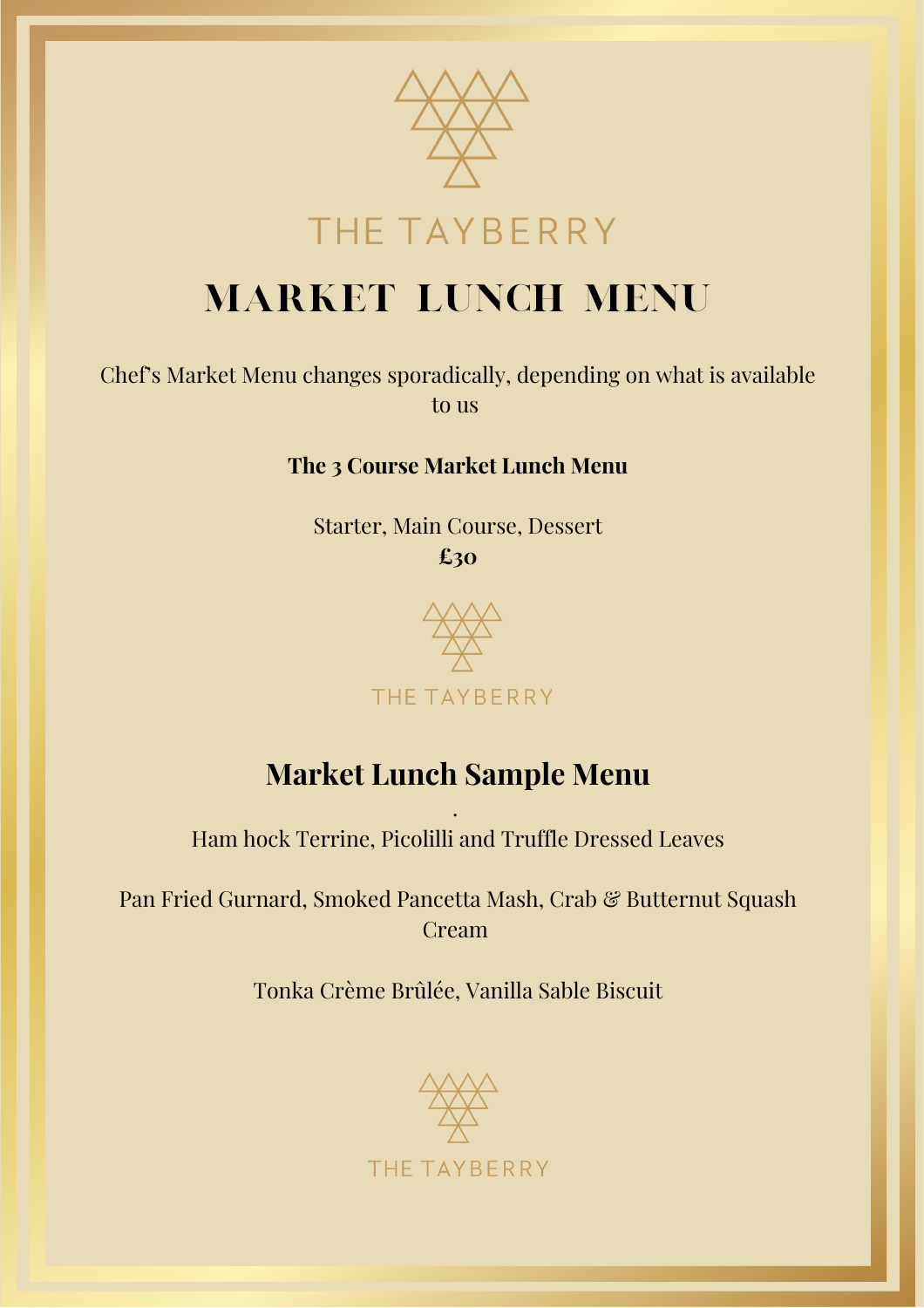

# TASTING MENU

Chef's Tasting Menu is a celebration of the seasons and showcase Chef's philosophy - "It's all about taste!"

#### **The 6 Course Tasting Menu Presents**

Canapé, Amuse Bouche, Starter, Fish Course, Main, Cheese, and Dessert **£69**



### **Created by Chef Adam Newth and his kitchen team, the Tasting Menu is a journey through Scotland's unique seasonal larder.**

Please allow at least 2 hours to enjoy the experience. Should you have any food allergies or specific preferences, please let us know.

.

#### **Wine Pairings**

Together, The Tayberry Team and Liberty Wines have crafted a perfect wine pairing to complement each course of our tasting menu. This includes a first sparkling drink followed by a different wine with each course and finishes with one of our exclusive liqueurs.

Accompanying Wine Flight £45